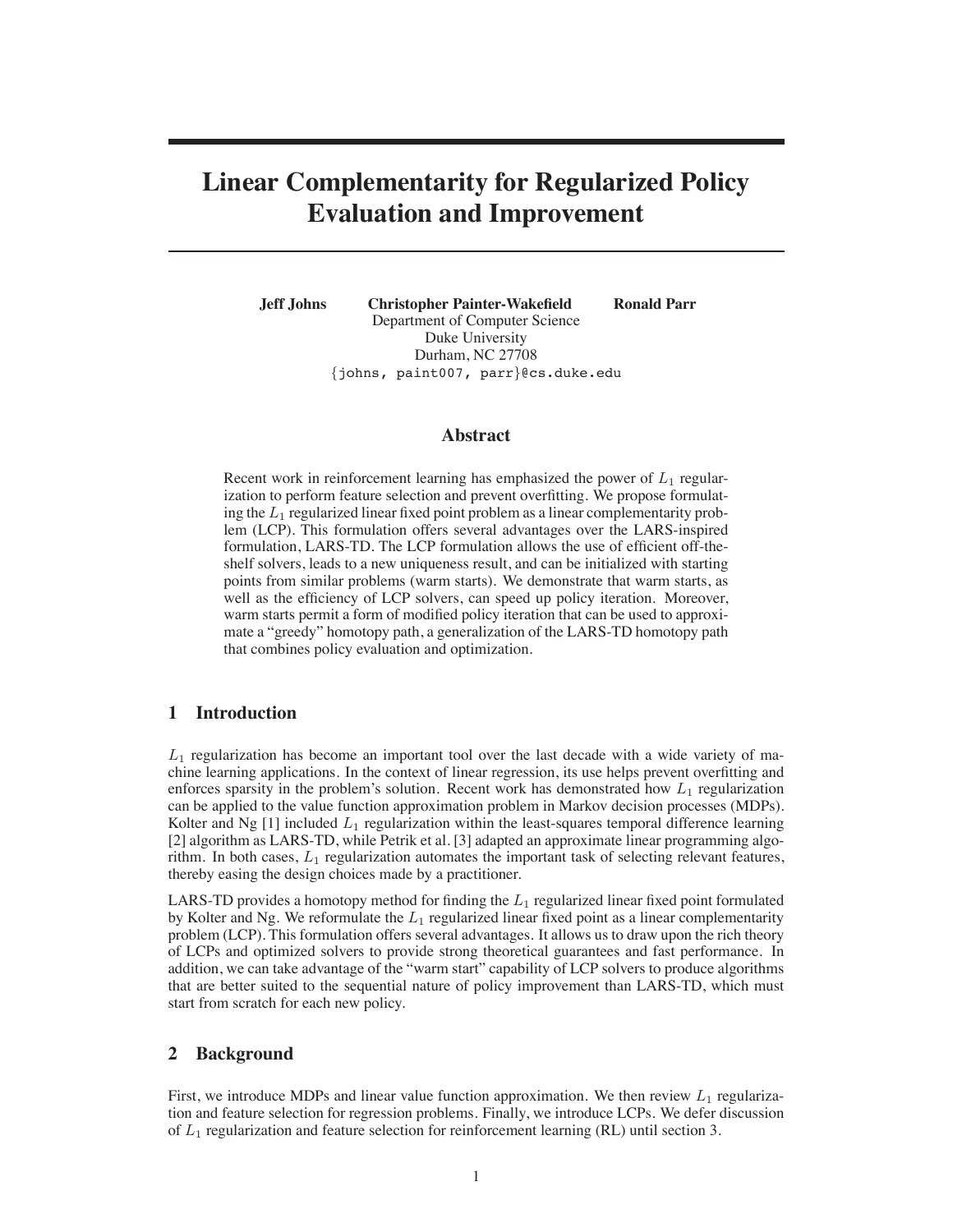#### **2.1 MDP and Value Function Approximation Framework**

We aim to discover optimal, or near-optimal, policies for Markov decision processes (MDPs) defined by the quintuple  $M = (S, A, P, R, \gamma)$ . Given a state  $s \in S$ , the probability of a transition to a state  $s' \in S$  when action  $a \in A$  is taken is given by  $P(s'|s, a)$ . The reward function is a mapping from states to real numbers  $R : S \mapsto \mathbb{R}$ . A policy  $\pi$  for M is a mapping from states to actions  $\pi : s \mapsto a$ and the transition matrix induced by  $\pi$  is denoted  $P^{\pi}$ . Future rewards are discounted by  $\gamma \in [0, 1)$ .

The value function at state s for policy  $\pi$  is the expected total  $\gamma$ -discounted reward for following  $\pi$ from s. In matrix-vector form, this is written:

$$
V^{\pi} = T^{\pi} V^{\pi} = R + \gamma P^{\pi} V^{\pi},
$$

where  $T^{\pi}$  is the *Bellman operator* for policy  $\pi$  and  $V^{\pi}$  is the fixed point of this operator. An optimal policy,  $\pi^*$ , maximizes state values, has value function  $V^*$ , and is the fixed point of the  $T^*$  operator:

$$
T^*V(s) = R(s) + \gamma \max_{a \in A} \sum_{s' \in S} P(s'|s, a)V(s').
$$

Of the many algorithms that exist for finding π∗, *policy iteration* is most relevant to the presentation herein. For any policy  $\pi_j$ , policy iteration computes  $V^{\pi_j}$ , then determines  $\pi_{j+1}$  as the "greedy" policy with respect to  $V^{\pi_j}$ :

$$
\pi_{j+1}(s) = \underset{a \in A}{\arg \max} [R(s) + \gamma \sum_{s' \in S} P(s'|s, a)V^{\pi_j}(s')].
$$

This is repeated until some convergence condition is met. For an exact representation of each  $V^{\pi_j}$ , the algorithm will converge to an optimal policy and the unique, optimal value function  $V^*$ .

The value function, transition model, and reward function are often too large to permit an exact representation. In such cases, an approximation architecture is used for the value function. A common choice is  $V = \Phi w$ , where w is a vector of k scalar weights and  $\Phi$  stores a set of k features in an  $n \times k$ matrix with one row per state. Since n is often intractably large,  $\Phi$  can be thought of as populated by k linearly independent *basis functions*,  $\varphi_1 \dots \varphi_k$ , implicitly defining the columns of  $\Phi$ .

For the purposes of estimating w, it is common to replace  $\Phi$  with  $\Phi$ , which samples rows of  $\Phi$ , though for conciseness of presentation we will use  $\Phi$  for both, since algorithms for estimating w are essentially identical if  $\tilde{\Phi}$  is substituted for  $\Phi$ . Typical linear function approximation algorithms [2] solve for the  $w$  which is a fixed point:

$$
\Phi w = \Pi(R + \gamma \Phi'^\pi w) = \Pi T^\pi \Phi w,
$$

where  $\Pi$  is the  $L_2$  projection into the span of  $\Phi$  and  $\Phi'^\pi$  is  $P^\pi \Phi$  in the explicit case and composed of sampled next features in the sampled case. Likewise, we overload  $T^{\pi}$  for the sampled case.

#### **2.2** L<sup>1</sup> **Regularization and Feature Selection in Regression**

In regression, the  $L_1$  regularized least squares problem is defined as:

$$
w = \underset{x \in \mathbb{R}^k}{\arg \min} \frac{1}{2} \|\Phi x - y\|_2^2 + \beta \|x\|_1,\tag{1}
$$

where  $y \in \mathbb{R}^n$  is the target function and  $\beta \in \mathbb{R}_{\geq 0}$  is a regularization parameter. This penalized regression problem is equivalent to the *Lasso* [4], which minimizes the squared residual subject to a constraint on  $||x||_1$ . The use of the  $L_1$  norm in the objective function prevents overfitting, but also serves a secondary purpose of promoting sparse solutions (i.e., coefficients w containing many 0s). Therefore, we can think of L<sup>1</sup> regularization as performing *feature selection*. The Lasso's objective function is convex, ensuring the existence of a global (though not necessarily unique) minimum.

Even though the optimal solution to the Lasso can be computed in a fairly straightforward manner using convex programming, this approach is not very efficient for large problems. This is a motivating factor for the least angle regression (LARS) algorithm [5], which can be thought of as a homotopy method for solving the Lasso for *all* nonnegative values of β. We do not repeat the details of the algorithm here, but point out that this is easier than it might sound at first because the homotopy path in β-space is *piecewise linear* (with finitely many segments). Furthermore, there exists a closed form solution for moving from one piecewise linear segment to the next segment. An important benefit of LARS is that it provides solutions for all values of  $\beta$  in a single run of the algorithm. Cross-validation can then be performed to select an appropriate value.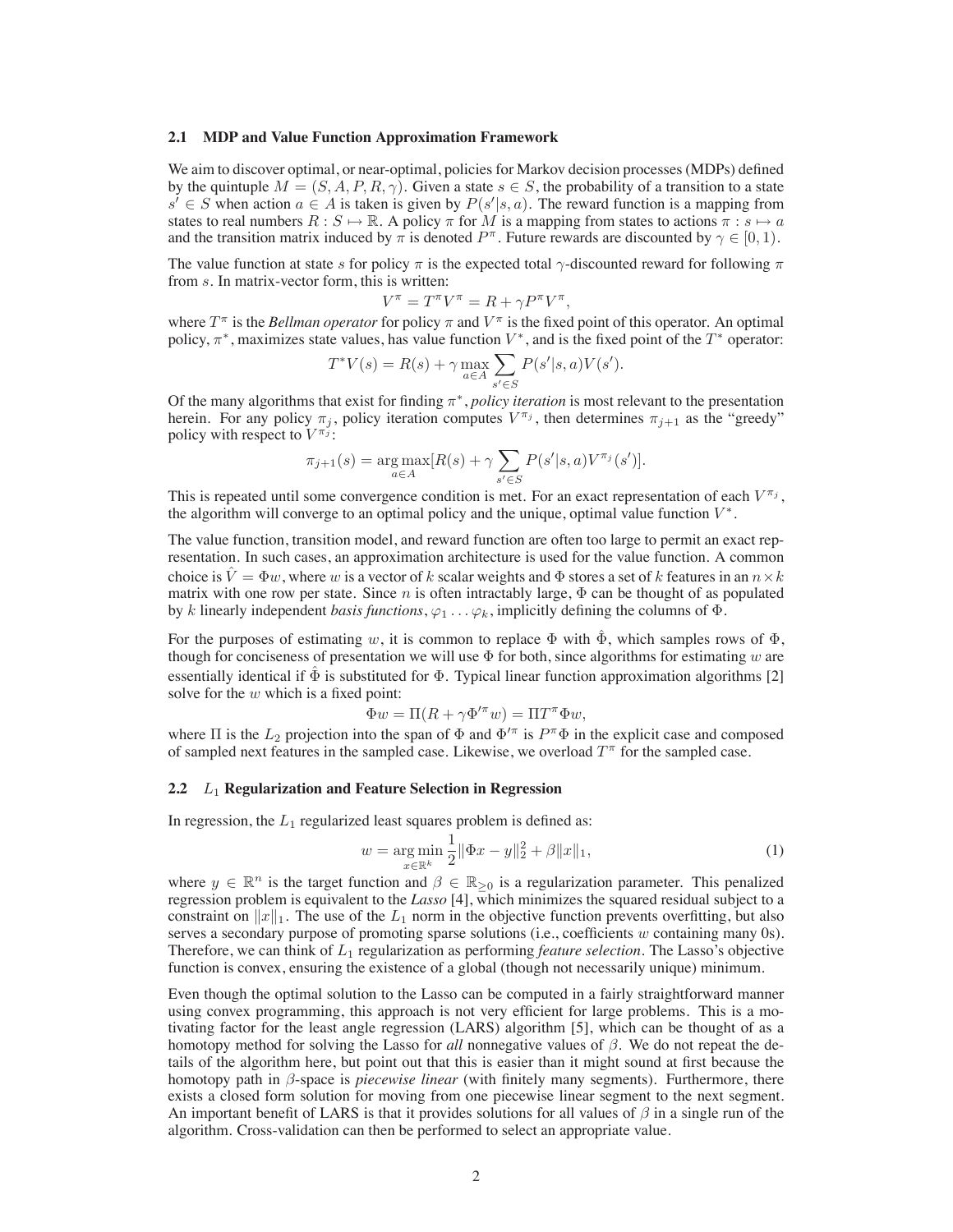#### **2.3 LCP and BLCP**

Given a square matrix  $M$  and a vector  $q$ , a linear complementarity problem (LCP) seeks vectors  $w \ge 0$  and  $z \ge 0$  with  $w^T z = 0$  and

$$
w = q + Mz.
$$

The problem is thus parameterized by  $LCP(q, M)$ . Even though LCPs may appear to be simple feasibility problems, the framework is rich enough to express any convex quadratic program.

The *bounded* linear complementarity problem (BLCP) [6] includes box constraints on z. The BLCP computes w and z where  $w = q + Mz$  and each variable  $z_i$  meets one of the following conditions:

$$
z_i = u_i \quad \implies \quad w_i \le 0 \tag{2a}
$$

$$
z_i = l_i \quad \implies \quad w_i \ge 0 \tag{2b}
$$

$$
l_i < z_i < u_i \quad \implies \quad w_i = 0 \tag{2c}
$$

with bounds  $-\infty \le l_i \le u_i \le \infty$ . The parameterization is written BLCP(q, M, l, u). Notice that an LCP is a special case of a BLCP with  $l_i = 0$  and  $u_i = \infty$ ,  $\forall i$ . Like the LCP, the BLCP has a unique solution when  $M$  is a P-matrix<sup>1</sup> and there exist algorithms which are guaranteed to find this solution [6, 7]. When the lower and upper bounds on the BLCP are finite, the BLCP can in fact be formulated as an equivalent LCP of twice the dimensionality of the original problem. A full derivation of this equivalence is shown in the appendix (supplementary materials).

There are many algorithms for solving (B)LCPs. Since our approach is not tied to a particular algorithm, we review some general properties of (B)LCP solvers. Optimized solvers can take advantage of sparsity in z. A zero entry in z effectively cancels out a column in M. If M is large, efficient solvers can avoid using  $M$  directly, instead using a smaller  $M'$  that is induced by the nonzero entries of z. The columns of  $M'$  can be thought of as the "active" columns and the procedure of swapping columns in and out of  $M'$  can be thought of as a pivoting operation, analogous to pivots in the simplex algorithm. Another important property of some (B)LCP algorithms is their ability to start from an initial guess at the solution (i.e., a "warm start"). If the initial guess is close to a solution, this can significantly reduce the solver's runtime.

Recently, Kim and Park [8] derived a connection between the BLCP and the Karush-Kuhn-Tucker (KKT) conditions for LARS. In particular, they noted the solution to the minimization problem in equation (1) has the form:

$$
\underbrace{x}_{w} = \underbrace{(\Phi^T \Phi)^{-1} \Phi^T y}_{q} + \underbrace{(\Phi^T \Phi)^{-1}}_{M} \underbrace{(-c)}_{z},
$$

where the vector  $-c$  follows the constraints in equation (2) with  $l_i = -\beta$  and  $u_i = \beta$ . Although we describe the equivalence between the BLCP and LARS optimality conditions using  $M \equiv (\Phi^T \Phi)^{-1}$ , the inverse can take place inside the BLCP algorithm and this operation is feasible and efficient as it is only done for the active columns of Φ. Kim and Park [8] used a block pivoting algorithm, originally introduced by Júdice and Pires [6], for solving the Lasso. Their experiments show the block pivoting algorithm is significantly faster than both LARS and Feature Sign Search [9].

# **3 Previous Work**

Recent work has emphasized feature selection as an important problem in reinforcement learning [10, 11]. Farahmand et al. [12] consider  $L_2$  regularized RL. An  $L_1$  regularized Bellman residual minimization algorithm was proposed by Loth et al.  $[13]^2$ . Johns and Mahadevan [14] investigate the combination of least squares temporal difference learning (LSTD) [2] with different variants of the matching pursuit algorithm [15, 16]. Petrik et al. [3] consider  $L_1$  regularization in the context of approximate linear programming. Their approach offers some strong guarantees, but is not well-suited to noisy, sampled data.

<sup>&</sup>lt;sup>1</sup>A P-matrix is a matrix for which all principal minors are positive.

<sup>&</sup>lt;sup>2</sup>Loth et al. claim to adapt LSTD to  $L_1$  regularization, but in fact describe a Bellman residual minimization algorithm and not a fixed point calculation.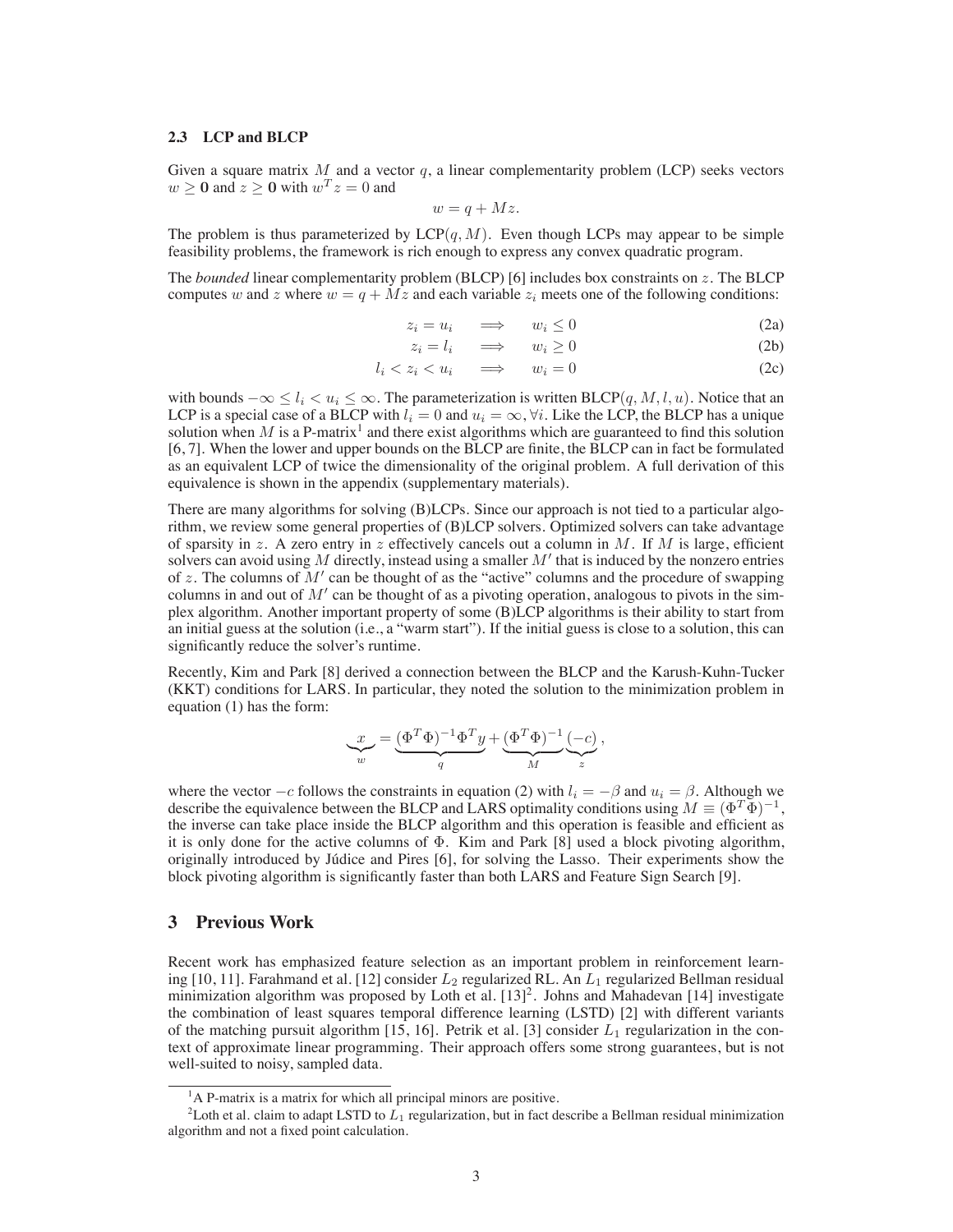The work most directly related to our own is that of Kolter and Ng [1]. They propose augmenting the LSTD algorithm with an  $L_1$  regularization penalty. This results in the following  $L_1$  *regularized linear fixed point*  $(L_1TD)$  problem:

$$
w = \underset{x \in \mathbb{R}^k}{\arg \min} \frac{1}{2} \|\Phi x - (R + \gamma \Phi'^\pi w)\|_2^2 + \beta \|x\|_1. \tag{3}
$$

Kolter and Ng derive a set of necessary and sufficient conditions characterizing the above fixed point<sup>3</sup> in terms of  $\beta$ , w, and a vector c of correlations between the features and the Bellman residual  $T^{\pi}\hat{V} - \hat{V}$ . More specifically, the correlation  $c_i$  associated with feature  $\varphi_i$  is given by:

$$
c_i = \varphi_i^T (T^{\pi} \hat{V} - \hat{V}) = \varphi_i^T (R + \gamma \Phi'^{\pi} w - \Phi w). \tag{4}
$$

Introducing the notation I to denote the set of indices of *active* features in the model (i.e.,  $\mathcal{I} = \{i :$  $w_i \neq 0$ ), the fixed point optimality conditions can be summarized as follows:

C<sub>1</sub>. All features in the active set share the same absolute correlation,  $\beta$ :  $\forall i \in \mathcal{I}, |c_i| = \beta$ .

- C<sub>2</sub>. Inactive features have less absolute correlation than active features:  $\forall i \notin \mathcal{I}, |c_i| < \beta$ .
- C<sub>3</sub>. Active features have correlations and weights agreeing in sign:  $\forall i \in \mathcal{I}$ , sgn $(c_i) = \text{sgn}(w_i)$ .

Kolter and Ng show that it is possible to find the fixed point using an iterative procedure adapted from LARS. Their algorithm, LARS-TD, computes a sequence of fixed points, each of which satisfies the optimality conditions above for some intermediate  $L_1$  parameter  $\bar{\beta} \geq \beta$ . Successive solutions decrease  $\beta$  and are computed in closed form by determining the point at which a feature must be added or removed in order to further decrease  $\bar{\beta}$  without violating one of the fixed point requirements. The algorithm (as applied to action-value function approximation) is a special case of the algorithm presented in the appendix (see Fig. 2). Kolter and Ng prove that if  $\Phi^T(\Phi - \gamma \Phi'^\pi)$  is a P-matrix, then for any  $\beta \ge 0$ , LARS-TD will find a solution to equation (3).

LARS-TD inherits many of the benefits and limitations of LARS. The fact that it traces an entire homotopy path can be quite helpful because it does not require committing to a particular value of  $\beta$ . On the other hand, the incremental nature of LARS may not be the most efficient solution for any single value of the regularization parameter, as shown by Lee et al. [9] and Kim and Park [8].

It is natural to employ LARS-TD in an iterative manner within the least squares policy iteration (LSPI) algorithm [17], as Kolter and Ng did. In this usage, however, many of the benefits of LARS are lost. When a new policy is selected in the policy iteration loop, LARS-TD must discard its solution from the previous policy and start an entirely new homotopy path, making the value of the homotopy path in this context not entirely clear. One might cross-validate a choice of regularization parameter by measuring the performance of the final policy, but this requires guessing a value of  $\beta$ for all policies and then running LARS-TD up to this value for each policy. If a new value of  $\beta$  is tried, all of the work done for the previous value must be discarded.

# **4 The** L<sup>1</sup> **Regularized Fixed Point as an LCP**

We show that the optimality conditions for the  $L_1$ TD fixed point correspond to the solution of a (B)LCP. This reformulation allows for (1) new algorithms to compute the fixed point using (B)LCP solvers, and (2) a new guarantee on the uniqueness of a fixed point.

The  $L_1$  regularized linear fixed point is described by a vector of correlations c as defined in equation (4). We introduce the following variables:

$$
A = \Phi^T (\Phi - \gamma \Phi'^\pi) \qquad \qquad b = \Phi^T R,
$$

 ${}^{3}$  For fixed w, the RHS of equation (3) is a convex optimization problem; a sufficient condition for optimality of some vector  $x^*$  is that the zero vector is in the subdifferential of the RHS at  $x^*$ . The fixed point conditions follow from the equality between the LHS and RHS.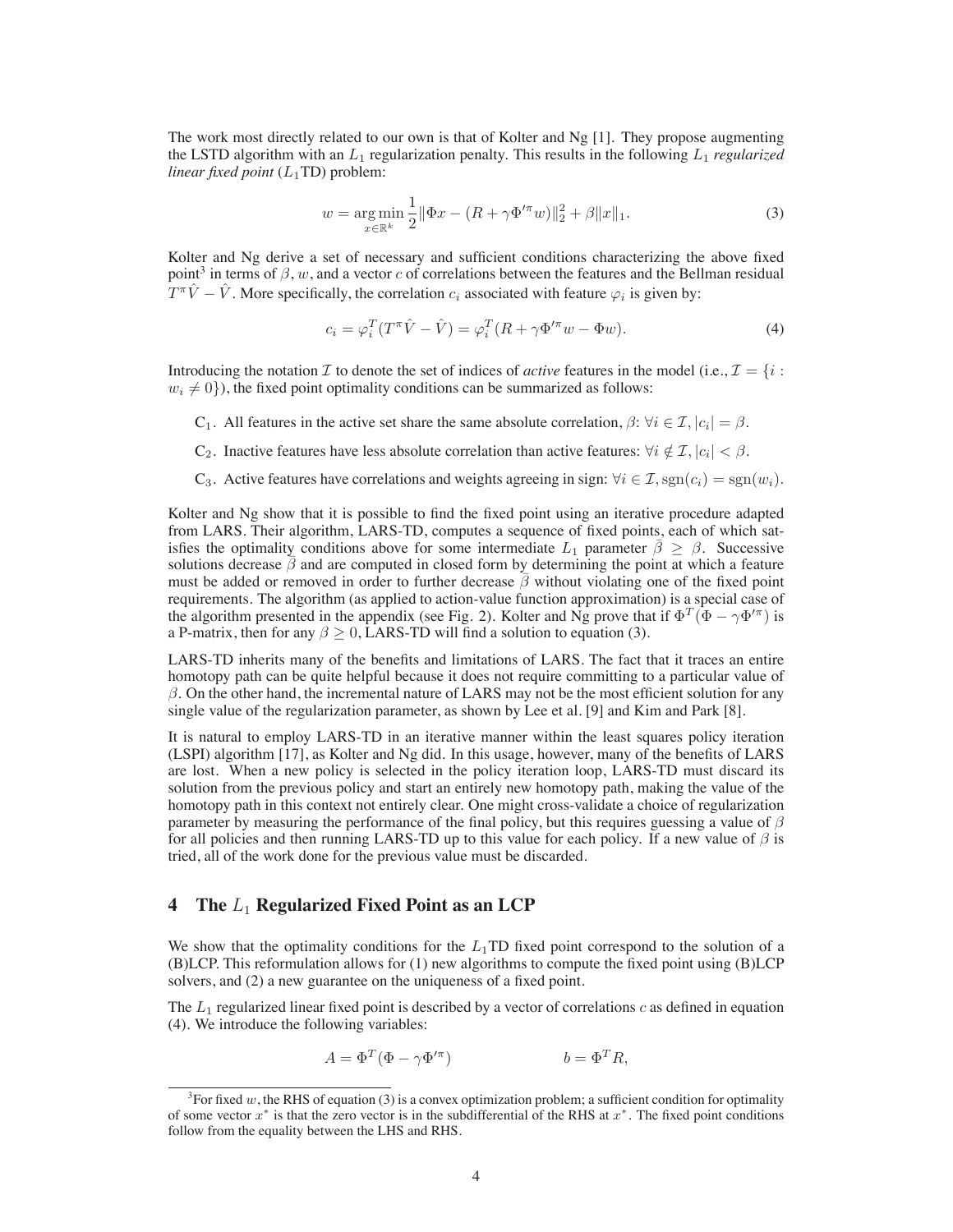that allow equation (4) to be simplified as  $c = b - Aw$ . Assuming A is a P-matrix, A is invertible<sup>4</sup> [18] and we can write:

$$
\underbrace{w}_{w} = \underbrace{A^{-1}b}_{q} + \underbrace{A^{-1}}_{M} \underbrace{(-c)}_{z}.
$$

Consider a solution (w and z) to the equation above where z is bounded as in equation (2) with  $l = -\beta$  and  $u = \beta$  to specify a BLCP. It is easy to verify that coefficients w satisfying this BLCP acheive the  $L_1$ TD optimality conditions as detailed in section 3. Thus, any appropriate solver for the BLCP( $A^{-1}b$ ,  $A^{-1}$ ,  $-\beta$ ,  $\beta$ ) can be thought of as a linear complementarity approach to solving for the L1TD fixed point. We refer to this class of solvers as *LC-TD algorithms* and parameterize them as LC-TD( $\Phi$ ,  $\Phi^{\prime\pi}$ ,  $R$ ,  $\gamma$ ,  $\beta$ ).

**Proposition 1** If A is a P-matrix, then for any R, the  $L_1$  regularized linear fixed point exists, is *unique, and will be found by a basic-set BLCP algorithm solving BLCP*( $A^{-1}b$ ,  $A^{-1}$ ,  $-\beta$ ,  $\beta$ ).

This proposition follows immediately from some basic BLCP results. We note that if  $A$  is a Pmatrix, so is  $A^{-1}$  [18], that BLCPs for P-matrices have a unique solution for any q ([7], Chp. 3), and that the the basic-set algorithm of Júdice and Pires [19] is guaranteed to find a solution to any BLCP with a P-matrix. This strengthens the theorem by Kolter and Ng [1], which guaranteed only that the LARS-TD algorithm would converge to *a* solution when A is a P-matrix.

This connection to the LCP literature has practical benefits as well as theoretical ones. Decoupling the problem from the solver allows a variety of algorithms to be exploited. For example, the ability of many solvers to use a warm start during initialization offers a significant computational advantage over LARS-TD (which always begins with a null solution). In the experimental section of this paper, we demonstrate that the ability to use warm starts during policy iteration can significantly improve computational efficiency. We also find that (B)LCP solvers can be more robust than LARS-TD, an issue we address further in the appendix.

## **5 Modified Policy Iteration using LARS-TD and LC-TD**

As mentioned in section 3, the advantages of LARS-TD as a homotopy method are less clear when it is used in a policy iteration loop since the homotopy path is traced only for specific policies. It is possible to incorporate greedy policy improvements into the LARS-TD loop, leading to a homotopy path for greedy policies. The greedy  $L_1$  regularized fixed point equation is:

$$
w = \underset{x \in \mathbb{R}^k}{\arg \min} \frac{1}{2} \|\Phi x - \underset{\pi}{\max} (R + \gamma \Phi'^\pi w)\|_2^2 + \beta \|x\|_1. \tag{5}
$$

We propose a modification to LARS-TD called LARQ which, along with conditions  $C_1-C_3$  in section 3, maintains an additional invariant:

 $C_4$ . The current policy  $\pi$  is greedy with respect to the current solution.

It turns out that we can change policies and avoid violating the LARS-TD invariants if we make policy changes at points where applying the Bellman operator yields the same value for both the old policy ( $\pi$ ) and the new policy ( $\pi$ ):  $T^{\pi}\hat{V} = T^{\pi'}\hat{V}$ . The LARS-TD invariants all depend on the correlation of features with the residual  $T^{\pi}\hat{V} - \hat{V}$  of the current solution. When the above equation is satisfied, the residual is equal for both policies. Thus, we can change policies at such points without violating any of the LARS-TD invariants. Due to space limitations, we defer a full presentation of the LARQ algorithm to the appendix.

When run to completion, LARQ provides a set of action-values that are the greedy fixed point for *all* settings of  $\beta$ . In principle, this is more flexible than LARS-TD with policy iteration because it produces these results in a single run of the algorithm. In practice, LARQ suffers two limitations.

 $4$ Even when A is not invertible, we can still use a BLCP solver as long as the principal submatrix of A associated with the active features is invertible. As with LARS-TD, the inverse only occurs for this principal submatrix. In fact, we discuss in the appendix how one need never explicitly compute A. Alternatively, we can convert the BLCP to an LCP (appendix A.1) thereby avoiding  $A^{-1}$  in the parameterization of the problem.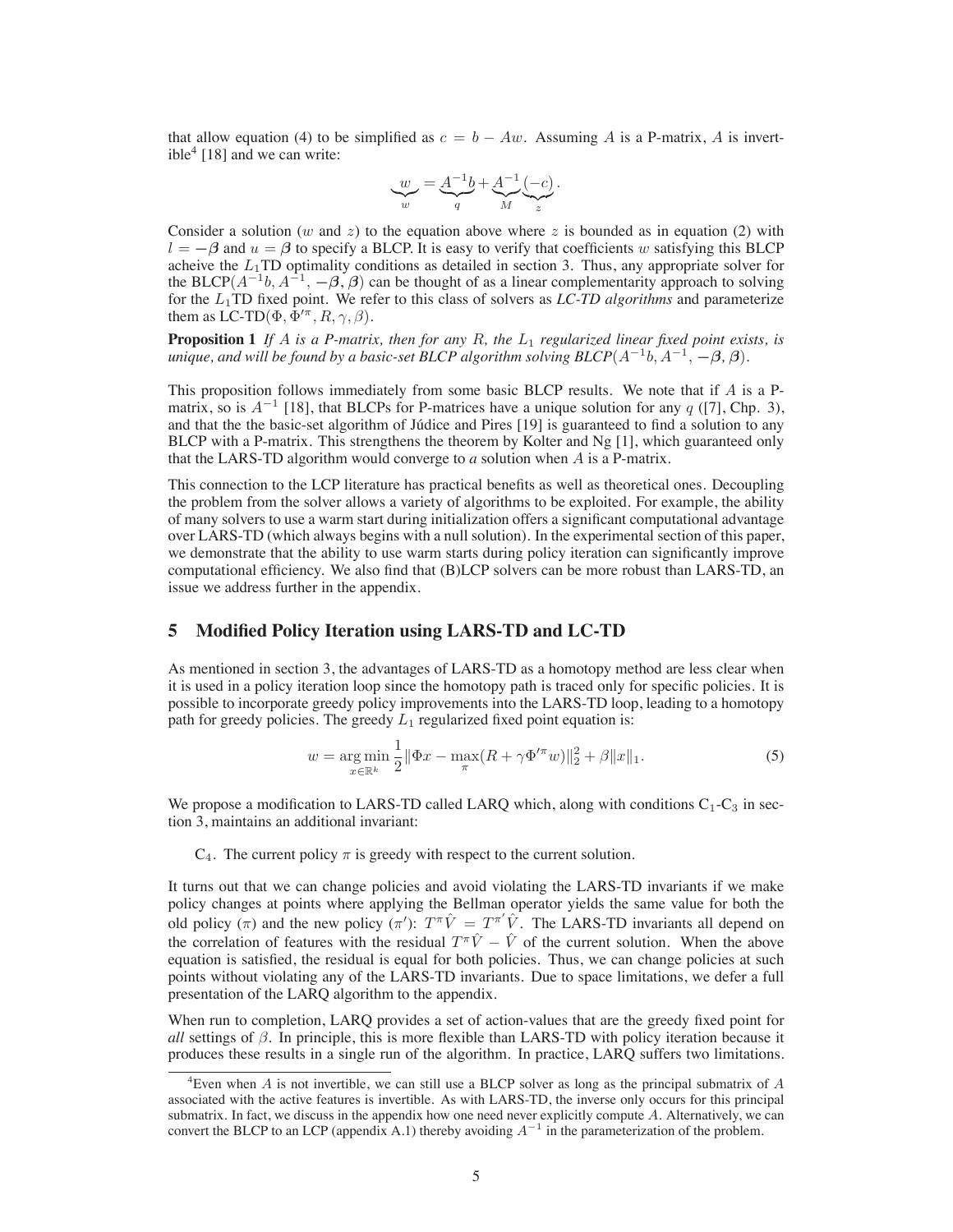The first is that it can be slow. LARS-TD enumerates every point at which the active set of features might change, a calculation that must be redone every time the active set changes. LARQ must do this as well, but it must also enumerate all points at which the greedy policy can change. For  $k$ features and n samples, LARS-TD must check  $O(k)$  points, but LARQ must check  $O(k+n)$  points. Even though LARS-TD will run multiple times within a policy iteration loop, the number of such iterations will typically be far fewer than the number of training data points. In practice, we have observed that LARQ runs several times slower than LARS-TD with policy iteration.

A second limitation of LARQ is that it can get "stuck." This occurs when the greedy policy for a particular  $\beta$  is not well defined. In such cases, the algorithm attempts to switch to a new policy immediately following a policy change. This problem is not unique to LARQ. Looping is possible with most approximate policy iteration algorithms. What makes it particularly troublesome for LARQ is that there are few satisfying ways of addressing this issue without sacrificing the invariants.

To address these limitations, we present a compromise between LARQ and LARS-TD with policy iteration. The algorithm, LC-MPI, is presented as Algorithm 1. It avoids the cost of continually checking for policy changes by updating the policy only at a fixed set of values,  $\beta^{(1)} \dots \beta^{(m)}$ . Note that the  $\beta$  values are in decreasing order with  $\beta^{(1)}$  set to the maximum value (i.e., the point such that  $w^{(1)}$  is the zero vector). At each  $\beta^{(j)}$ , the algorithm uses a policy iteration loop to (1) determine the current policy (greedy with respect to parameters  $\hat{w}^{(j)}$ ), and (2) compute an approximate value function  $\Phi w^{(j)}$  using LC-TD. The policy iteration loop terminates when  $w^{(j)} \approx \hat{w}^{(j)}$  or some predefined number of iterations is exceeded. This use of LC-TD within a policy iteration loop will typically be quite fast because we can use the current feature set as a warm start. The warm start is indicated in Algorithm 1 by  $supp(\hat{w}^{(j)})$ , where the function supp determines the support, or active elements, in  $\hat{w}^{(j)}$ ; many (B)LCP solvers can use this information for initialization.

Once the policy iteration loop terminates for point  $\beta^{(j)}$ , LC-MPI simply begins at the next point  $\beta^{(j+1)}$  by initializing the weights with the previous solution,  $\hat{w}^{(j+1)} \leftarrow w^{(j)}$ . This was found to be a very effective technique. As an alternative, we tested initializing  $\hat{w}^{(\tilde{j}+1)}$  with the result of running LARS-TD with the greedy policy implicit in  $w^{(j)}$  from the point  $(\beta^{(j)}, w^{(j)})$  to  $\beta^{(j+1)}$ . This initialization method performed worse experimentally than the simple approach described above.

We can view LC-MPI as approximating LARQ's homotopy path since the two algorithms agree for any  $\beta^{(j)}$  reachable by LARQ. However, LC-MPI is more efficient and avoids the problem of getting stuck. By compromising between the greedy updates of LARQ and the pure policy evaluation methods of LARS-TD and LC-TD, LC-MPI can be thought of as form of modified policy iteration [20]. The following table summarizes the properties of the algorithms described in this paper.

|                                 | <b>LARS-TD Policy Iteration</b> | LC-TD Policy Iteration | LARO | LC-MPI      |
|---------------------------------|---------------------------------|------------------------|------|-------------|
| Warm start for each new $\beta$ |                                 |                        |      |             |
| Warm start for each new policy  |                                 |                        |      |             |
| Greedy policy homotopy path     |                                 |                        |      | Approximate |
| Robust to policy cycles         |                                 |                        |      |             |

# **6 Experiments**

We performed two types of experiments to highlight the potential benefits of (B)LCP algorithms. First, we used both LARS-TD and LC-TD within policy iteration. These experiments, which were run using a single value of the  $L_1$  regularization parameter, show the benefit of warm starts for LC-TD. The second set of experiments demonstrates the benefit of using the LC-MPI algorithm. A single run of LC-MPI results in greedy policies for *multiple* values of  $\beta$ , allowing the use of crossvalidation to pick the best policy. We show this is significantly more efficient than running policy iteration with either LARS-TD or LC-TD multiple times for different values of β. We discuss the details of the specific LCP solver we used in the appendix.

Both types of experiments were conducted on the 20-state chain [17] and mountain car [21] domains, the same problems tested by Kolter and Ng [1]. The chain MDP consists of two stochastic actions, left and right, a reward of one at each end of the chain, and  $\gamma = 0.9$ . One thousand samples were generated using 100 episodes, each consisting of 10 random steps. For features, we used 1000 Gaussian random noise features along with five equally spaced radial basis functions (RBFs) and a constant function. The goal in the mountain car MDP is to drive an underpowered car up a hill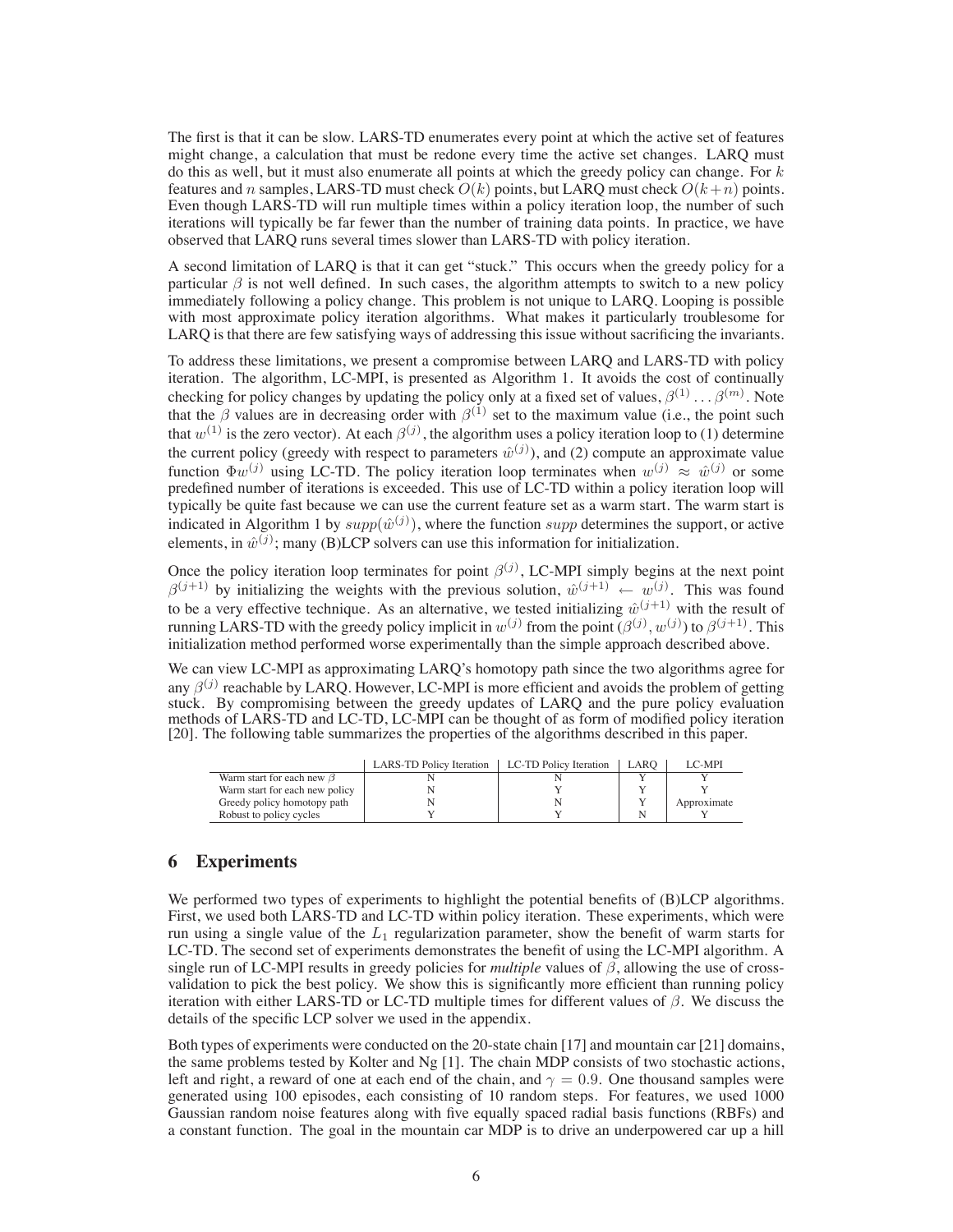### **Algorithm 1** LC-MPI

#### **Inputs:**

 ${s_i, a_i, r_i, s'_i}_{i=1}^n$ , state transition and reward samples  $\varphi: S \times A \to \mathbb{R}^k$ , state-action features  $\gamma \in [0, 1)$ , discount factor  $\{\beta^{(j)}\}_{j=1}^m$ , where  $\beta^{(1)} = \max_l |\sum_{i=1}^n \varphi_l(s_i, a_i) r_i|, \beta^{(j)} < \beta^{(j-1)}$  for  $j \in \{2, ..., m\}$ , and  $\beta^{(m)} \ge 0$ <br> $\epsilon \in \mathbb{R}_+$  and  $T \in \mathbb{N}$ , termination conditions for policy iteration **Initialization:**  $\Phi \leftarrow \left[ \varphi(s_1, a_1) \; \ldots \; \varphi(s_n, a_n) \right]^T, \quad R \leftarrow \left[ r_1 \; \ldots \; r_n \right]^T, \quad w^{(1)} \leftarrow \mathbf{0}$ **for**  $j = 2$  to  $m$  **do** *// Initialize with the previous solution*  $\hat{w}^{(j)} \leftarrow w^{(j-1)}$ *// Policy iteration loop* **Loop:** *// Select greedy actions and form* Φ!  $\forall i: a'_i \leftarrow \argmax_a \varphi(s'_i, a)^T \hat{w}^{(i)}$  $\Phi' \leftarrow [\varphi(s'_1, a'_1) \dots \varphi(s'_n, a'_n)]^T$ *// Solve the LC-TD problem using a (B)LCP solver with a warm start*  $w^{(j)} \leftarrow \text{LC-TD}(\Phi, \Phi', R, \gamma, \beta^{(j)})$  with warm start  $supp(\hat{w}^{(j)})$ *// Check for termination* **if**  $(\Vert w^{(j)} - \hat{w}^{(j)} \Vert_2 \le \epsilon)$  or  $(\# \text{ iterations} \ge T)$ **then** break loop **else**  $\hat{w}^{(j)} \leftarrow w^{(j)}$  $\mathbf{Return}\ \{w^{(j)}\}_{j=1}^{m}$ 

by building up momentum. The domain is continuous, two dimensional, and has three actions. We used  $\gamma = 0.99$  and 155 radial basis functions (apportioned as a two dimensional grid of 1, 2, 3, 4, 5, 6, and 8 RBFs) and one constant function for features. Samples were generated using 75 episodes where each episode started in a random start state, took random actions, and lasted at most 20 steps.

#### **6.1 Policy Iteration**

To compare LARS-TD and LC-TD when employed within policy iteration, we recorded the *number of steps* used during each round of policy iteration, where a *step* corresponds to a change in the active feature set. The computational complexity per step of each algorithm is similar; therefore, we used the average number of steps per policy as a metric for comparing the algorithms. Policy iteration was run either until the solution converged or 15 rounds were exceeded. This process was repeated 10 times for 11 different values of  $β$ . We present the results from these experiments in the first two columns of Table 1. The two algorithms performed similarly for the chain MDP, but LC-TD used significantly fewer steps for the mountain car MDP. Figure 1 shows plots for the number of steps used for each round of policy iteration for a single (typical) trial. Notice the declining trend for LC-TD; this is due to the warm starts requiring fewer steps to find a solution. The plot for the chain MDP shows that LC-TD uses many more steps in the first round of policy iteration than does LARS-TD. Lastly, in the trials shown in Figure 1, policy iteration using LC-TD converged in six iterations whereas it did not converge at all when using LARS-TD. This was due to LARS-TD producing solutions that violate the  $L_1$ TD optimality conditions. We discuss this in detail in appendix A.5.

#### **6.2 LC-MPI**

When LARS-TD and LC-TD are used as subroutines within policy iteration, the process ends at a single value of the  $L_1$  regularization parameter  $\beta$ . The policy iteration loop must be rerun to consider different values of  $\beta$ . In this section, we show how much computation can be saved by running LC-MPI once (to produce m greedy policies, each at a different value of  $\beta$ ) versus running policy iteration  $m$  separate times. The third column in Table 1 shows the average number of algorithm steps per policy for LC-MPI. As expected, there is a significant reduction in complexity by using LC-MPI for both domains. In the appendix, we give a more detailed example of how cross-validation can be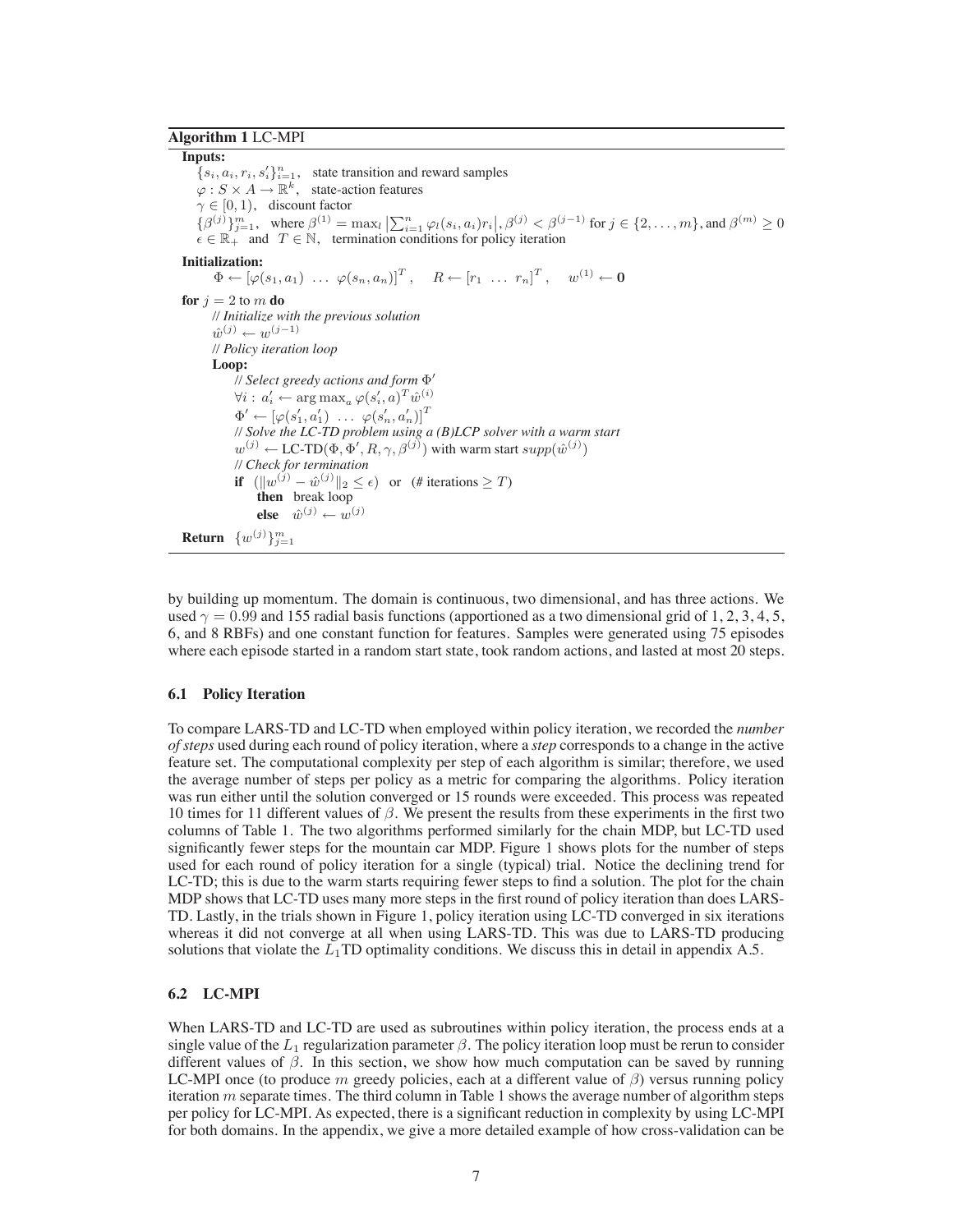

Figure 1: Number of steps used by algorithms LARS-TD and LC-TD during each round of policy iteration for a typical trial. For LC-TD, note the decrease in steps due to warm starts.

| Domain       | <b>LARS-TD.PI</b> | LC-TD. PI  | $\mid$ LC-MPI |
|--------------|-------------------|------------|---------------|
| $\cap$ hain  | 73 + 13           |            | $24 +$        |
| Mountain car | $214 + 33$        | $116 + 22$ |               |

Table 1: Average number of algorithm steps per policy.

used to select a good value of the regularization parameter. We also offer some additional comments on the robustness of the LARS-TD algorithm.

# **7 Conclusions**

In this paper, we proposed formulating the  $L_1$  regularized linear fixed point problem as a linear complementarity problem. We showed the LCP formulation leads to a stronger theoretical guarantee in terms of the solution's uniqueness than was previously shown. Furthermore, we demonstrated that the "warm start" ability of LCP solvers can accelerate the computation of the  $L_1$ TD fixed point when initialized with the support set of a related problem. This was found to be particularly effective for policy iteration problems when the set of active features does not change significantly from one policy to the next.

We proposed the LARQ algorithm as an alternative to LARS-TD. The difference between these algorithms is that LARQ incorporates greedy policy improvements inside the homotopy path. The advantage of this "greedy" homotopy path is that it provides a set of action-values that are a greedy fixed point for all settings of the  $L_1$  regularization parameter. However, this additional flexibility comes with increased computational complexity. As a compromise between LARS-TD and LARQ, we proposed the LC-MPI algorithm which only maintains the LARQ invariants at a fixed set of values. The key to making LC-MPI efficient is the use of warm starts by using an LCP algorithm.

There are several directions for future work. An interesting question is whether there is a natural way to incorporate policy improvement directly within the LCP formulation. Another concern for  $L_1$ TD algorithms is a better characterization of the conditions under which solutions exist and can be found efficiently. In previous work, Kolter and Ng [1] indicated the P-matrix property can always hold provided enough  $L_2$  regularization is added to the problem. While this is possible, it also decreases the sparsity of the solution; therefore, it would be useful to find other techniques for guaranteeing convergence while maintaining sparsity.

#### **Acknowledgments**

This work was supported by the National Science Foundation (NSF) under Grant #0937060 to the Computing Research Association for the CIFellows Project, NSF Grant IIS-0713435, and DARPA CSSG HR0011-06-1-0027. Any opinions, findings, and conclusions or recommendations expressed in this material are those of the authors and do not necessarily reflect the views of the National Science Foundation or the Computing Research Association.